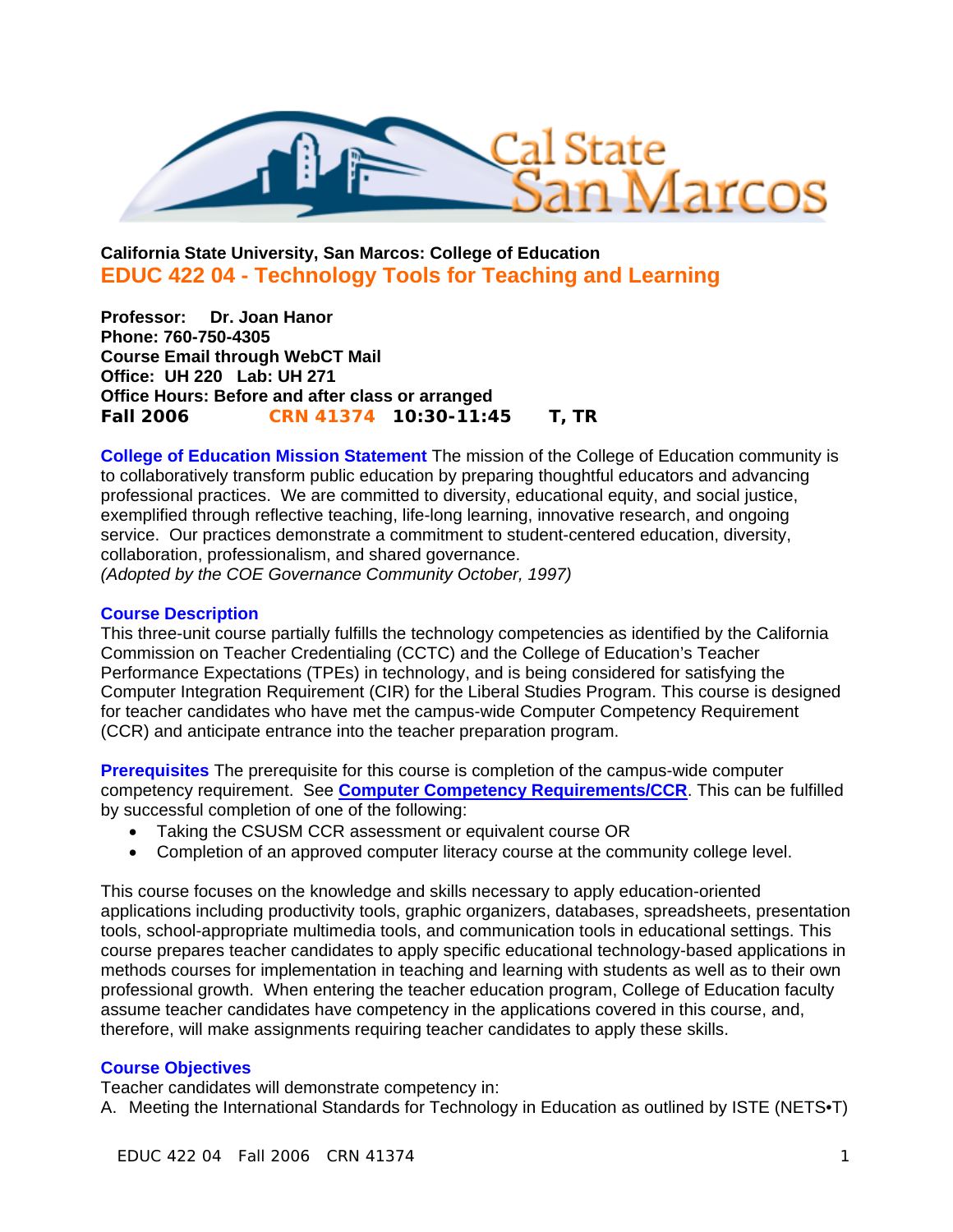- B. Using a set of educational technology tools that are applied in teaching and learning within the credential program and used in public school settings; and
- C. Setting up an electronic portfolio using Task Stream for completion in the CSUSM teachercredentialing program.

## **Teacher Performance Expectation (TPE) Competencies**

This course is designed to help teachers seeking the Multiple and Single Subjects Credential to develop the skills, knowledge, and attitudes necessary to assist schools and districts in implementing an effective program for all students. The successful candidate will be able to merge theory and practice in order to realize a comprehensive and extensive educational program for all students. The following TPEs are addressed in this course:

Primary Emphasis

TPE 14 CSUSM Educational Technology (Based on ISTE/NETS•T: see below)

#### Secondary Emphasis:

- TPE 4 Making Content Accessible TPE 5 - Student Engagement TPE 6 - Developmentally Appropriate Teaching Practices TPE 7 - Teaching English Language Learners
- TPE 12 Professional, legal and ethical
- 
- TPE 13 Professional Growth

## **National Educational Technology Standards for Teachers (NETS-T)**

Teaching Performance Expectation (TPE 14) is based on ISTE NETS standards. www.iste.org)

### I. **TECHNOLOGY OPERATIONS AND CONCEPTS.**

*Teachers demonstrate a sound understanding of technology operations and concepts. Teachers:* A. demonstrate introductory knowledge, skills, and understanding of concepts related to technology (as described in the ISTE National Education Technology Standards for Students) B. demonstrate continual growth in technology knowledge and skills to stay abreast of current and emerging technologies.

#### II. **PLANNING AND DESIGNING LEARNING ENVIRONMENTS AND EXPERIENCES.**

*Teachers plan and design effective learning environments and experiences supported by technology. Teachers:*

A. design developmentally appropriate learning opportunities that apply technology-enhanced instructional strategies to support the diverse needs of learners.

B. apply current research on teaching and learning with technology when planning learning environments and experiences.

- C. identify and locate technology resources and evaluate them for accuracy and suitability.
- D. plan for the management of technology resources within the context of learning activities.
- E. plan strategies to manage student learning in a technology-enhanced environment.

#### III.**TEACHING, LEARNING, AND THE CURRICULUM**.

*Teachers implement curriculum plans, that include methods and strategies for applying technology to maximize student learning. Teachers:*

A. facilitate technology-enhanced experiences that address content standards and student technology standards.

B. use technology to support learner-centered strategies that address the diverse needs of students.

C. apply technology to develop students' higher order skills and creativity.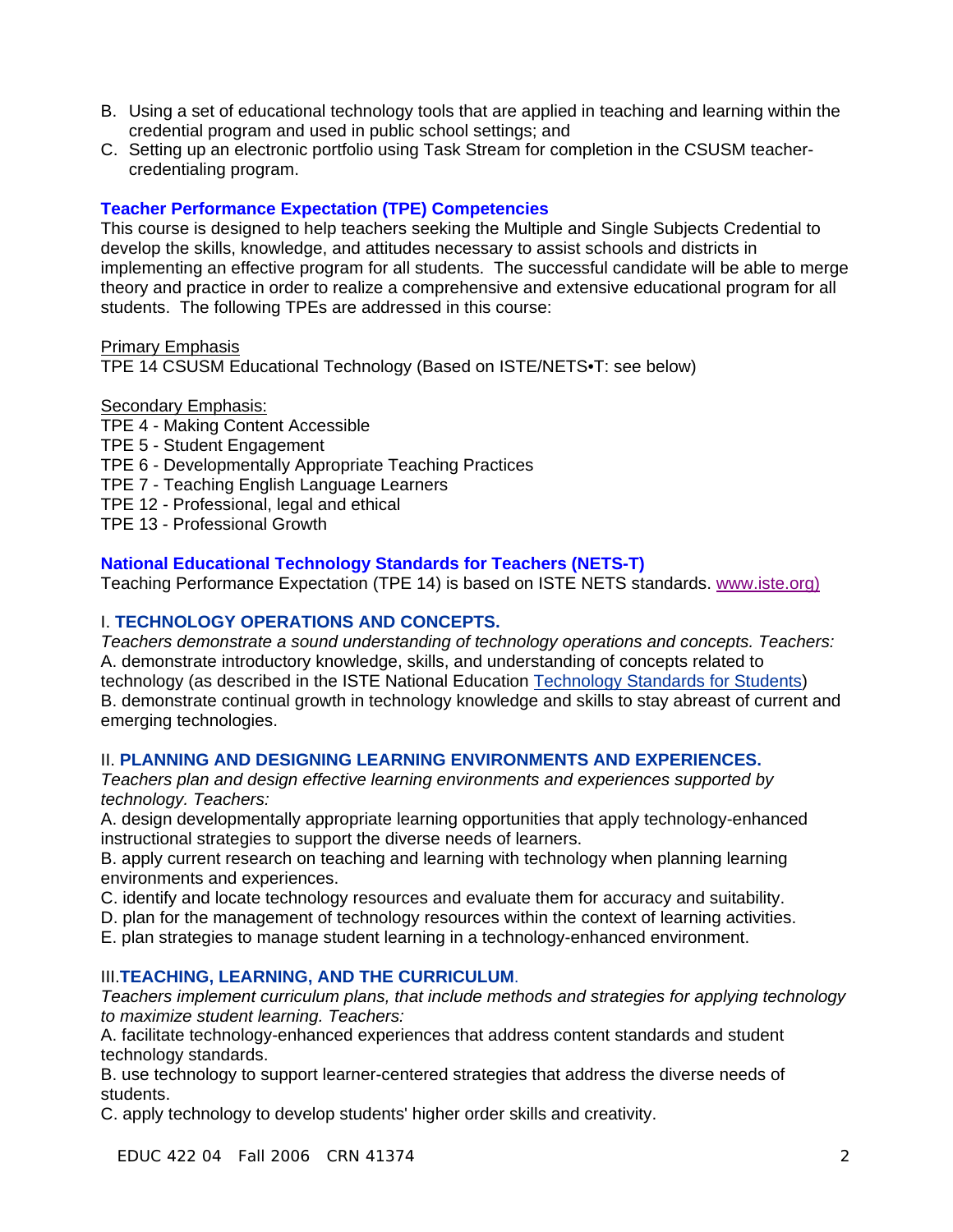D. manage student learning activities in a technology-enhanced environment.

## IV. **ASSESSMENT AND EVALUATION.**

Teachers apply technology to facilitate a variety of effective assessment and evaluation strategies. Teachers:

A. apply technology in assessing student learning of subject matter using a variety of assessment techniques.

B. use technology resources to collect and analyze data, interpret results, and communicate findings to improve instructional practice and maximize student learning.

C. apply multiple methods of evaluation to determine students' appropriate use of technology resources for learning,communication,and productivity.

## V. **PRODUCTIVITY AND PROFESSIONAL PRACTICE.**

*Teachers use technology to enhance their productivity and professional practice. Teachers:*

A. use technology resources to engage in ongoing professional development and lifelong learning. B. continually evaluate and reflect on professional practice to make informed decisions regarding the use of technology in support of student learning.

C. apply technology to increase productivity.

D. use technology to communicate and collaborate with peers, parents, and the larger community in order to nurture student learning.

## VI. **SOCIAL, ETHICAL, LEGAL, AND HUMAN ISSUES.**

*Teachers understand the social, ethical, legal, and human issues surrounding the use of technology in PK-12 schools and apply those principles in practice. Teachers:*

A. model and teach legal and ethical practice related to technology use.

B. apply technology resources to enable and empower learners with diverse backgrounds, characteristics, and abilities.

- C. identify and use technology resources that affirm diversity
- D. promote safe and healthy use of technology resources.
- E. facilitate equitable access to technology resources for all students.

#### **Required Texts and Supplies**

There is NO required textbook. NOTE: It is not necessary to purchase the educational software, as much of the specific software titles are available on the Web in demo-version and/or available on campus.

- A. **ISTE Student Membership:** (1.800.336.5191) (7:00 am to 4:30 pm) (\$54.00) Provide Instructor name, student contact information and payment information. Or join online at http://www.iste.org/
- B. Membership to **Task Stream** http://www.taskstream.com/(The cost is approximate, but may change \$25 one semester and up to \$65 for year) You will need a credit card for the charge. See directions at: http://lynx.csusm.edu/coe/eportfolio/index.asp
- C. One mass storage device USB key-drive (256MB or greater) Buy ASAP!
- D. One CD-R or CD-RW (1x-8x speed)
- E. One mini DV Digital Video Cassette for Digital Video Camera (\* note there may be a potential need for AA batteries for remote microphone so be prepared)
- F. Use of campus email account and WebCT for course communication (provided free)
- G. Print Card from ACD 202 or CSUSM library

\*\*Optional: BOOK from ISTE, *Connecting Curriculum and Technology*

This is a volume produced by the professional association that contains the educational technology standards for students at all levels as well as sample lessons on how that standards can be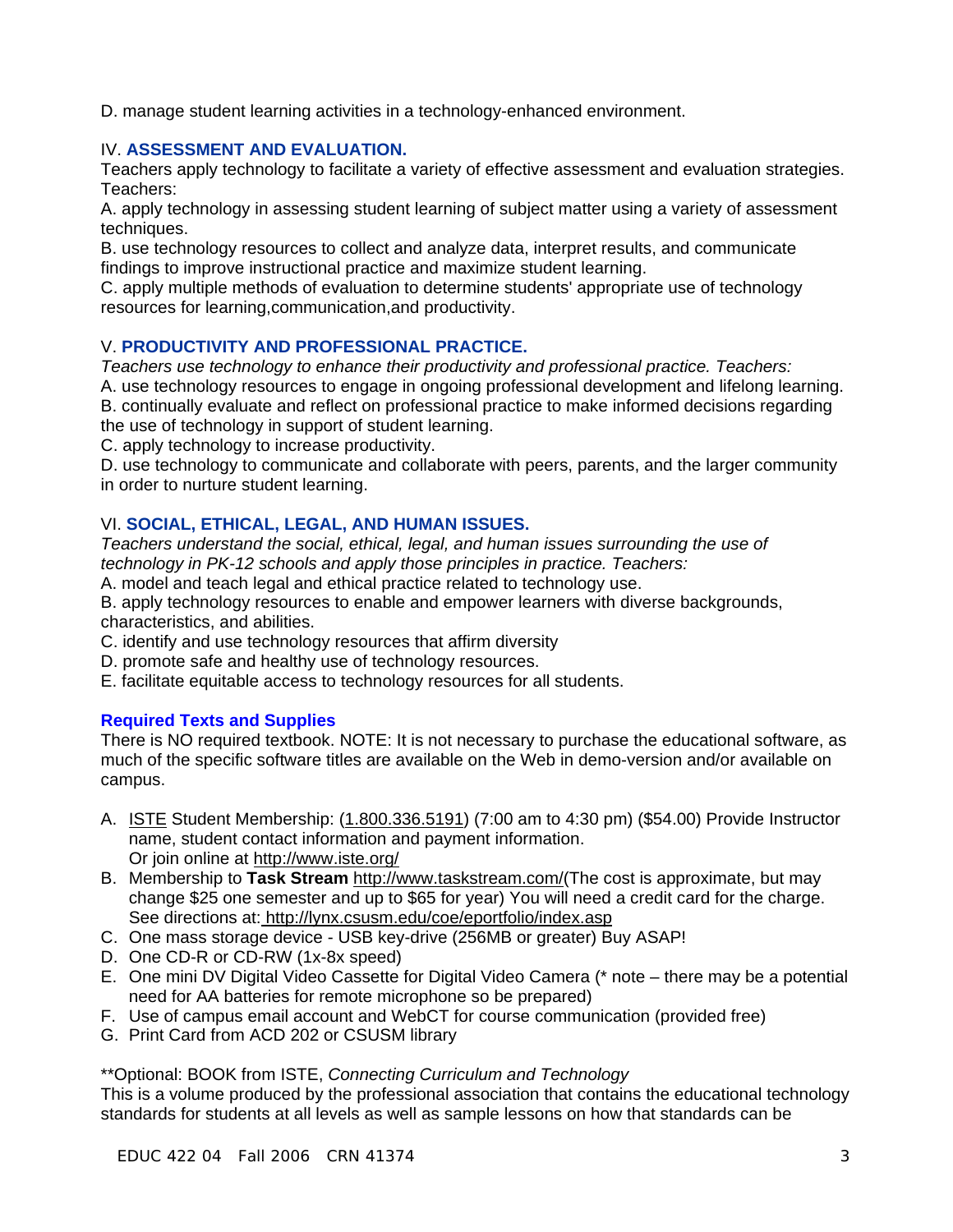implemented in teaching content. This book will be referred to in other CSUSM-COE courses. Supporting Web site http://www.iste.org/

#### **Authorization to Teach English Learners**

This credential program has been specifically designed to prepare teachers for the diversity of languages often encountered in California public school classrooms. The authorization to teach English learners is met through the infusion of content and experiences within the credential program, as well as additional coursework. Students successfully completing this program receive a credential with authorization to teach English learners.

*(Approved by CCTC in SB 2042 Program Standards, August 02)*

#### **College of Education Attendance Policy**

Due to the dynamic and interactive nature of courses in the College of Education, all students are expected to attend all classes and participate actively. At a minimum, students must attend more than 80% of class time, or s/he may not receive a passing grade for the course at the discretion of the instructor. Should the student have extenuating circumstances, s/he should contact the instructor as soon as possible. *(Adopted by the COE Governance Community, December, 1997).*

A good student is one who adheres to standards of dependability and promptness. If more than two class sessions are missed or there is tardiness (or leave early) for more than three sessions, the teacher candidate cannot receive an A. If more than three class sessions are missed the grade earned cannot exceed a C+. Three points will be deducted from the attendance/participation for a missed class (five points for the once-weekly courses). Late assignments will be penalized by a deduction in points for each day late. After one week, late assignments receive no credit. If extraordinary circumstances occur, please make an appointment with the instructor. Remember that communication is the key to success.

In addition to attending course sessions, each student will be required to complete lab assignments each week. Some of these assignments require students use campus resources. All students must plan times they can work in labs on campus at least once per week. Students are required to check campus resources and availability of labs. Mac computers are available in ACD 202, UH 271 and UH 360 in addition to other locations such as the library  $2^{nd}$  floor. PC labs are also readily available for your use. Students are required to use campus issued-email accounts and check email and WebCT at least two times per week to communicate with instructor and peers.

#### **CSUSM Academic Honesty Policy**

"Students will be expected to adhere to standards of academic honesty and integrity, as outlined in the Student Academic Honesty Policy. All written work and oral assignments must be original work. All ideas/materials that are borrowed from other sources must have appropriate references to the original sources. Any quoted material should give credit to the source and be punctuated with quotation marks.

Students are responsible for honest completion of their work including examinations. There will be no tolerance for infractions. If you believe there has been an infraction by someone in the class, please bring it to the instructor's attention. The instructor reserves the right to discipline any student for academic dishonesty in accordance with the general rules and regulations of the university. Disciplinary action may include the lowering of grades and/or the assignment of a failing grade for an exam, assignment, or the class as a whole."

#### **Students with Disabilities Requiring Reasonable Accommodations**

Students must be approved for services by providing appropriate and recent documentation to the Office of Disable Student Services (DSS). This office is located in Craven Hall 5205, and can be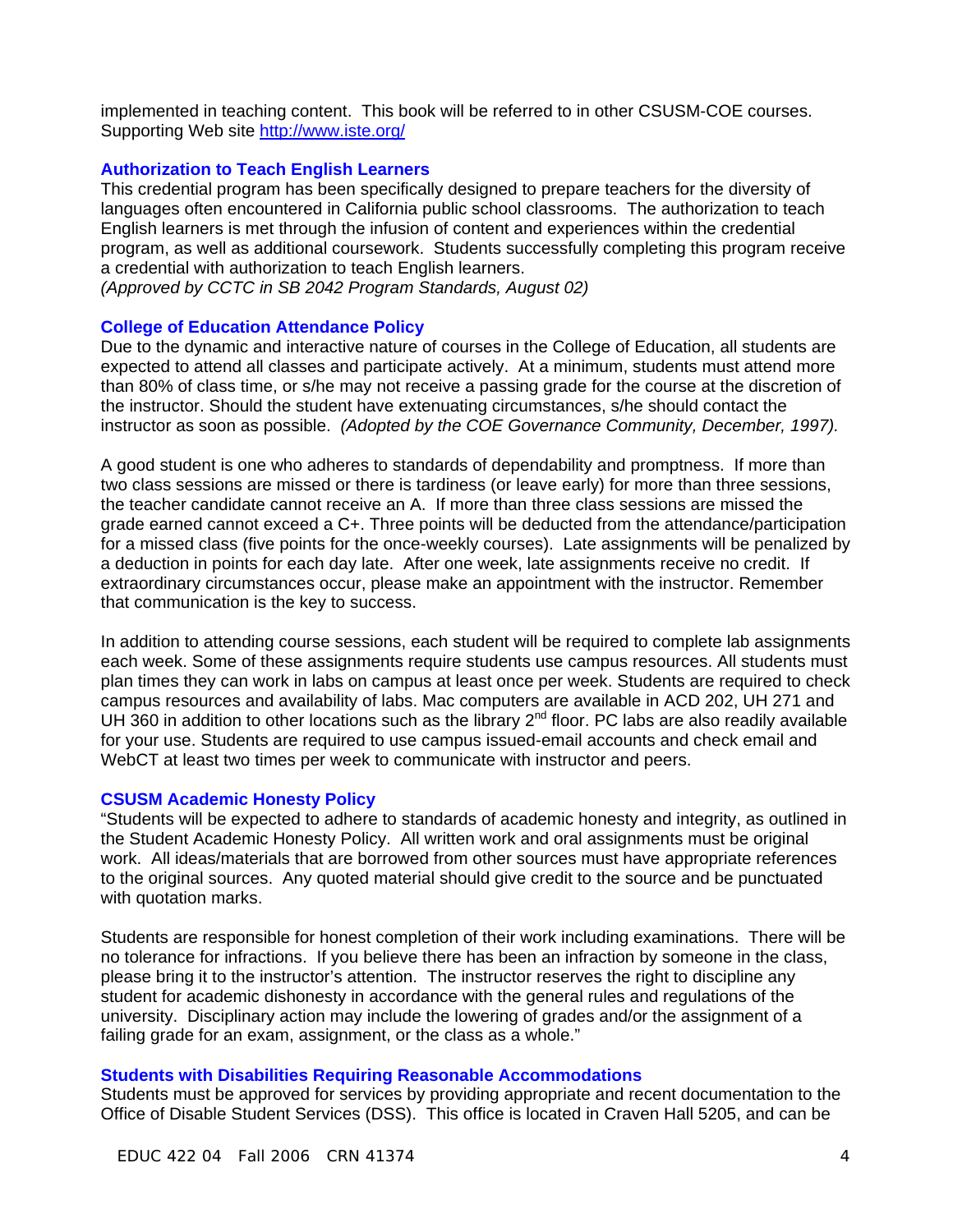contacted by phone at (760) 750-4905, or TTY (760) 750-4909. Students authorized by DSS to receive reasonable accommodations should meet with their instructor during office hours or, in order to ensure confidentiality, in a more private setting.

## **Professional and Administrative Requirements**

Teacher education is a professional preparation program. It is expected that students will come to class prepared to discuss the readings, submit required assignments, and participate in class activities. Students are expected to adhere to academic honesty and integrity, standards of dependability, confidentiality, and writing achievement. Because it is important for teachers to be able to effectively communicate their ideas to students, parents, colleagues, and administrators, writing that is original, clear and error-free is a priority for the College of education. It is expected that work will be turned in on time. Please discuss individual issues with the instructor.

Professional demeanor is expected of all students enrolled in EDUC422. This may be evidenced by:

- On time arrival to all class sessions, both face-to-face and online. Please WebCT/email the instructor when you are unable to attend class or when you will be late. It is the policy of the CSUSM College of Education that any student who misses 20% or more of class time, class sessions, or on-line discussion time may not receive a passing grade for a course.
- Advance preparation of readings and timely submission of assignments.
- Carefully considered, culturally aware approaches to solution finding.
- Supportive assistance to classmates with technical and/or content issues.
- Respectful participation in all settings (e.g. whole group, small group, WebCT discussions and study groups) with demonstration of positive interpersonal skills with classmates and guests.
- Backing up copies of all work. You will want these copies for your records and use in professional portfolio entries. Suggested procedures include:
	- o Make an EDUC 422 folder on your campus hard drive and save all your files in this folder
	- o Save a back up of all files on your flash drive
	- o Email files to yourself for further backup
	- o Save backups on alternate or home computer
- Productive interaction with peers. Be aware that messages sent within an online context may be open to misinterpretation. When concerned, meanings should be verified to clarify sender's intent.
- Select one or two class "buddies" (e.g., study group members or WebCT Discussion teammates) to ensure that you receive information and handouts if you must miss a class. Record your Buddies' names, e-mail, home phone and cell phone.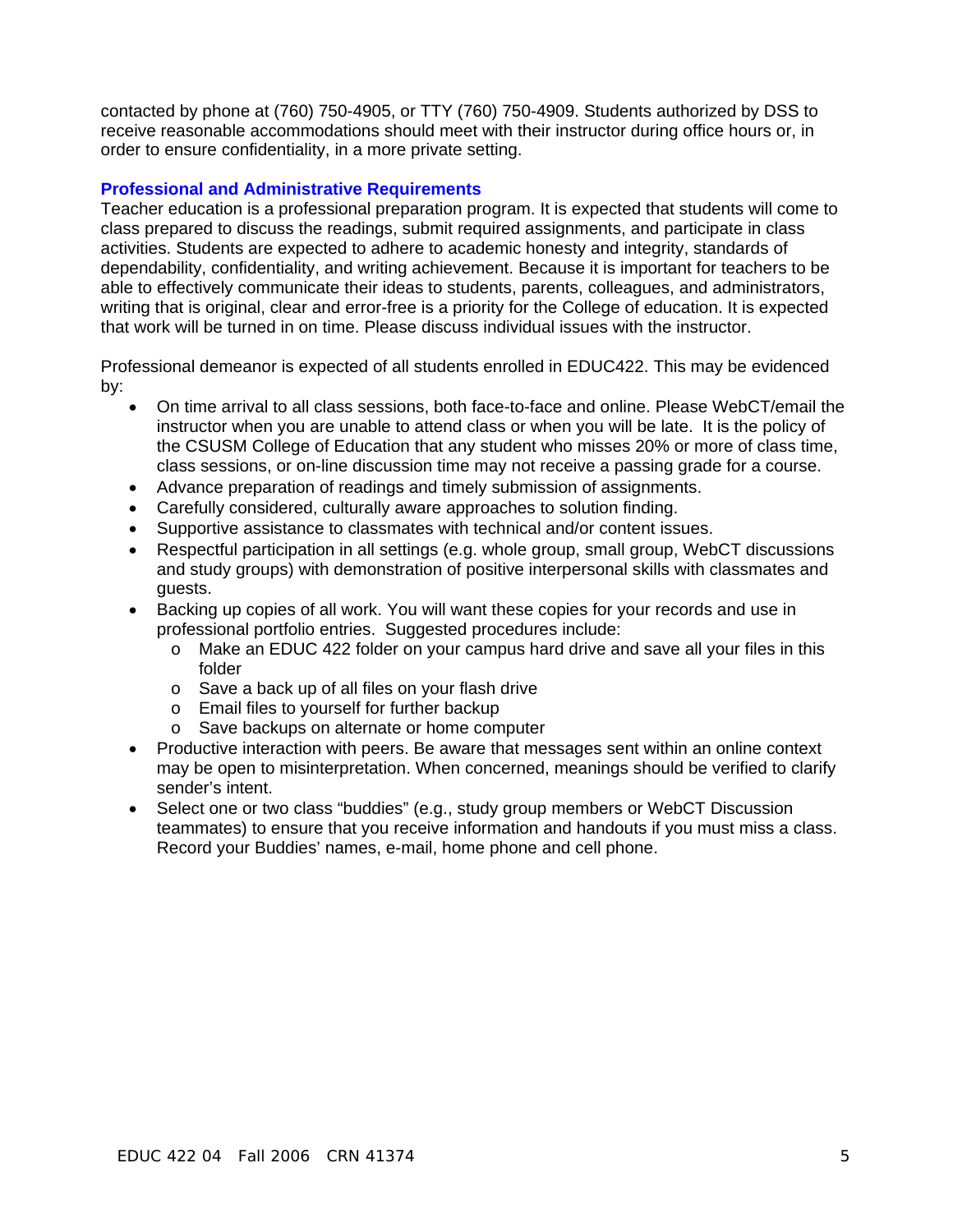| <b>TENTATIVE Schedule/Course Outline</b>                                                      |                                                                                                                                                                                                                                                                                                                                      |  |  |  |
|-----------------------------------------------------------------------------------------------|--------------------------------------------------------------------------------------------------------------------------------------------------------------------------------------------------------------------------------------------------------------------------------------------------------------------------------------|--|--|--|
| *Please note that modifications may occur at the discretion of the instructors. Student's     |                                                                                                                                                                                                                                                                                                                                      |  |  |  |
| cooperation and flexibility in response to changes will be noted as part of the participation |                                                                                                                                                                                                                                                                                                                                      |  |  |  |
| assessment.                                                                                   |                                                                                                                                                                                                                                                                                                                                      |  |  |  |
|                                                                                               | Note: All assignments must be submitted to receive a passing grade.                                                                                                                                                                                                                                                                  |  |  |  |
| <b>Assignment</b>                                                                             | <b>Description</b>                                                                                                                                                                                                                                                                                                                   |  |  |  |
| Introductions                                                                                 | The purpose of this assignment is for students to introduce themselves and to<br>demonstrate the ability to contribute to online discussion boards.                                                                                                                                                                                  |  |  |  |
| Internet                                                                                      | Through use of a web-based resource/tool, students will organize and manage online                                                                                                                                                                                                                                                   |  |  |  |
| <b>Bookmarks</b>                                                                              | resources for projects and courses. This tool will allow teacher candidates to continue to<br>organize and share resources throughout COE program experiences. The assignment<br>requires evaluation and review of educational web sites and reflection on classroom use.                                                            |  |  |  |
| Inspiration                                                                                   | This project involves the use of concept-mapping software for brainstorming an<br>educational topic using text and graphics. The activity provides an opportunity to consider<br>this application for support of writing with students in K-12 classrooms.                                                                           |  |  |  |
| Creating a                                                                                    | This project uses Filamentality, a template/tool on the web to create a webpage to present                                                                                                                                                                                                                                           |  |  |  |
| Web Page                                                                                      | an activity for students to explore concepts related to standards and specific curriculum<br>topics. These projects are explained and linked on a web page uploaded to a remote<br>server for sharing with others.                                                                                                                   |  |  |  |
| Copyright                                                                                     | The purpose of this assignment is to become familiar with fair use and copyright laws as<br>addressed in NETS-T, Standard VI.                                                                                                                                                                                                        |  |  |  |
| Journal                                                                                       | Students reflect on course readings related to the NETS. T and NETS. Standards. This is<br>done by responding to prompts on the Discussion boards in WebCt or thru the<br>establishment of a BLOG.                                                                                                                                   |  |  |  |
| Spreadsheet                                                                                   | Students use a spreadsheet in a variety of ways to organize and present information.<br>Students reflect on educational appropriate uses of a spreadsheet tool and differentiate<br>between various tools for organizing information.                                                                                                |  |  |  |
| <b>Brochure</b>                                                                               | Students demonstrate the ability to use functions of desktop publishing (graphics, text,<br>layout and appropriate content) to communicate with parents, students, or other<br>educators. Students select and use a rubric to provide feedback to classmates.                                                                        |  |  |  |
| <b>PowerPoint</b>                                                                             | This assignment provides students with an opportunity to use skills in researching;<br>referencing and presentation to learn and share a topic related to educational technology<br>issues. Teacher candidates will use a rubric to provide feedback to classmates during a<br>class meeting.                                        |  |  |  |
| Software<br>Evaluation                                                                        | Students demonstrate understanding of how to assess educational specific software in<br>terms of student academic content standards, learning needs, and strengths and<br>weaknesses of the software.                                                                                                                                |  |  |  |
| Database                                                                                      | Students apply skills for using a database tool to search, input, and organize information.<br>Students understand efficient uses of online databases.                                                                                                                                                                               |  |  |  |
| Video Project                                                                                 | Working collaboratively, students produce a short video (2 minutes max). Students will<br>learn how to use digital video cameras, how to edit and prepare a project for sharing<br>electronically.                                                                                                                                   |  |  |  |
| Portfolio                                                                                     | This introduces the online portfolio that will be used throughout the CSUSM teacher                                                                                                                                                                                                                                                  |  |  |  |
| submission in                                                                                 | preparation program. Students set up the artifact-tracking sheet and use the Task Stream                                                                                                                                                                                                                                             |  |  |  |
| <b>Task Stream</b>                                                                            | template to respond to the Teaching Performance Expectations (TPE 14) that are part of<br>this course. Teacher candidates will build on the work begun in EDUC 422 so that the<br>portfolio submitted at the conclusion of the program accurately verifies meeting the<br>standards for completion of all TPEs.                      |  |  |  |
| Attendance                                                                                    | Teacher candidates are expected to have a positive disposition toward teaching and                                                                                                                                                                                                                                                   |  |  |  |
| & Enthusiastic                                                                                | learning. Students should help each other and create a positive classroom environment                                                                                                                                                                                                                                                |  |  |  |
| Participation                                                                                 | for everyone. This means having a positive attitude in class, being on time and actively<br>engaged in discussions and activities both in class and online. This includes 1 point each<br>for prompt confirmation of membership to ISTE & Task Stream (by second class) and<br>Self- assessment submitted at the end of each module. |  |  |  |
|                                                                                               |                                                                                                                                                                                                                                                                                                                                      |  |  |  |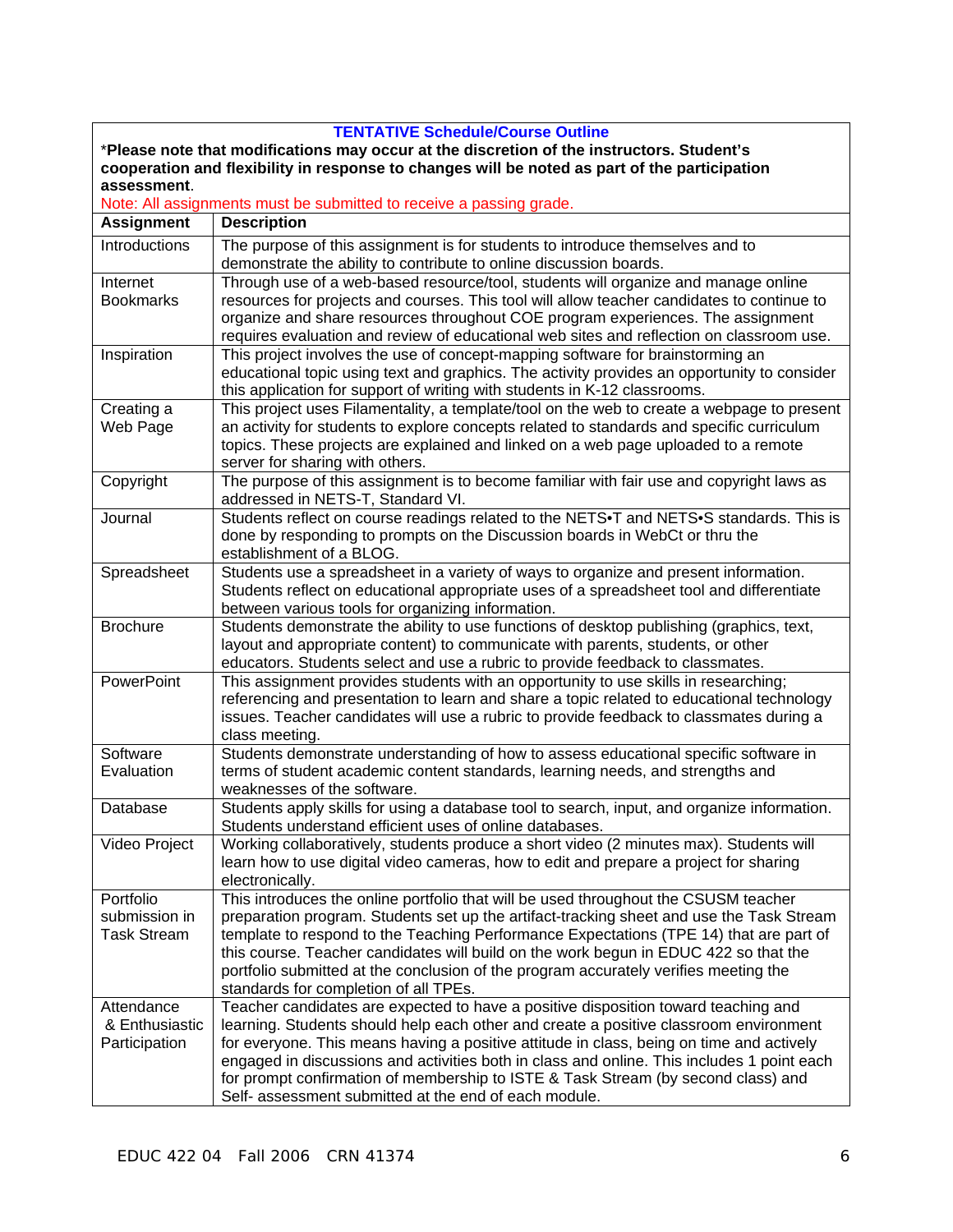#### **All University Writing Requirement**

In keeping with the All-University Writing Requirement, this course includes a writing component of at least 2,500 words (approximately 10 pages). This is administered in a variety of ways including formal writing requiring use of APA, informal, and electronic online discussions. Therefore, all writing will be looked at for content, grammar, spelling and format.

#### **CSUSM Academic Honesty Policy**

"Students will be expected to adhere to standards of academic honesty and integrity, as outlined in the Student Academic Honesty Policy. All written work and oral assignments must be original work. All ideas/materials that are borrowed from other sources must have appropriate references to the original sources. Any quoted material should give credit to the source and be punctuated with quotation marks.

Students are responsible for honest completion of their work including examinations. There will be no tolerance for infractions. If you believe there has been an infraction by someone in the class, please bring it to the instructor's attention. The instructor reserves the right to discipline any student for academic dishonesty in accordance with the general rules and regulations of the university. Disciplinary action may include the lowering of grades and/or the assignment of a failing grade for an exam, assignment, or the class as a whole."

#### **Assessment**

In order to successfully complete this course, all assignments must be completed at an acceptable level noted on assignment directions and rubrics. Late assignments will loose credit points for each day late and will not be accepted after seven days tardy. In addition to the assignments described above, performance assessment will be on student's cooperation and flexibility in response to unforeseen challenges and student's ability to perform tasks using a variety of technology tools.

Because the content of this course contributes to passage of multiple TPEs, successful completion is imperative. Failure to successfully complete this course will prohibit a teacher candidate from continuing in the program beyond the first semester. The percentage of weight of each assignment is noted next to the descriptions. Late assignments or assignments missing required elements receive reduced points.

#### **Grading Procedures And Assignments**

Grading is calculated on the standard of

| $94 - 100 = A$  | $80 - 83 = B$   | $70 - 73 = C$  |
|-----------------|-----------------|----------------|
| $90 - 93 = A$   | $77 - 79 = C +$ | $60 - 69 = D$  |
| $87 - 89 = B +$ | $74 - 76 = C$   | below $60 = F$ |
| $84 - 86 = B$   |                 |                |

## **Criteria for Grading Assignments**

- A 90-100% Outstanding work on assignment, excellent syntheses of information and experiences, great insight and application, and excellent writing.
- B 80-89% Completion of assignment in good form with good syntheses and application of information and experiences; writing is good.
- C 70-79% Completion of assignment, adequate effort, adequate synthesis of information and application of information and experiences, writing is adequate.
- D 60-69% Incomplete assignment, inadequate effort and synthesis of information, writing is less than adequate.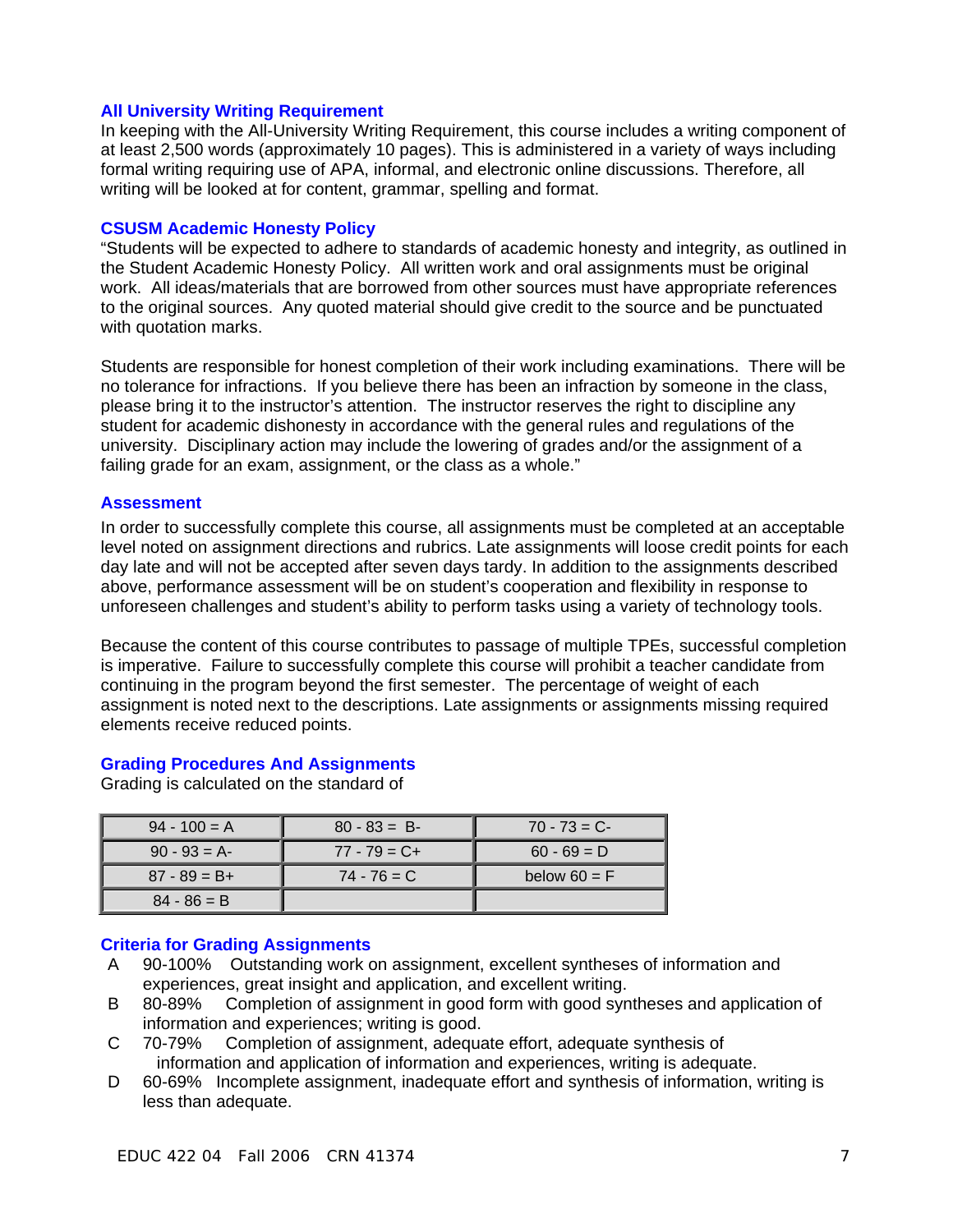# **Grading Policy**

An **A** student is one who:

- completes all assignments on time and demonstrates the ability to summarize, analyze, and/or reflect at high levels.
- varies sources of information for assignments, demonstrating high degree of effort in pursuing varied perspectives around important educational issues.
- completes all the reading assignments and develops thoughtful and thorough responses.
- produces work that reveals a strong commitment to self-discovery and learning.
- produces work at a high professional level in terms of both writing and content.
- develops a high quality presentation, demonstrating significant learning around a contemporary issue.
- presents confidently and intelligently, demonstrating effective teaching skills.
- completes assignments in/out of class with a focus on learning and exploration, pushing him/herself to better understand the profession through quality work.
- attends almost every class meeting and is fully engaged during class.
- pushes him/herself to new understandings by participating in discussions, sharing his/her opinions, and valuing others' perspectives both in class, online, and in study groups.
- contributes to the positive environment of the class by respecting all members.

A **B** student is one who:

- completes all or almost all assignments, all or most on time, and demonstrates the ability to summarize, analyze, and/or reflect at fairly high levels, showing consistent improvement over time.
- varies sources of information for assignments, demonstrating high degree of effort in pursuing varied perspectives around important educational issues.
- completes all or most of the reading assignments and develops thoughtful and fairly thorough responses.
- produces work that reveals a commitment to self-discovery and learning.
- produces work that is close to professional level in terms of both content and writing, working to develop a strong command of writing, speaking, planning and presenting.
- develops presentations, demonstrating significant learning
- presents confidently and intelligently, demonstrating effective teaching skills.
- completes assignments in/out of class with a focus on learning and exploration, pushing him/herself to better understand the profession through quality work.
- attends almost every class meeting and is regularly engaged during class.
- pushes him/herself to new understandings by participating in discussions, sharing his/her opinions, and valuing others' perspectives.
- contributes to the positive environment of the class by respecting all members.

A **C** student is one who:

- completes or attempts most of the assignments, mostly on time, and demonstrates the ability to do some quality summarizing, analysis, and reflection, showing improvement over time.
- varies sources of information for assignments, demonstrating effort in pursuing varied perspectives around important educational issues.
- completes most of the reading assignments and develops thoughtful and sometimes thorough responses.
- produces work that reveals a commitment to some self-discovery and learning.
- produces work that is not yet at a professional level in terms of both writing and content.
- develops a quality presentation, demonstrating learning around a contemporary issue.
- presents confidently and intelligently, demonstrating some effective teaching skills.
- completes assignments in/out of class with a focus on learning and exploration, pushing him/herself a little to better understand the profession.
- attends most class meetings and is often engaged during class.
- pushes him/herself to some new understandings by participating to a moderate degree in discussions, sharing his/her opinions, and valuing others' perspectives.
- contributes to the positive environment of the class by respecting all members.

A **D** student is one who doesn't meet all of the minimal standards of a "C" student; "F" is earned by someone who hasn't completed significant portions of the required work and fails to meet the "C" student standards.